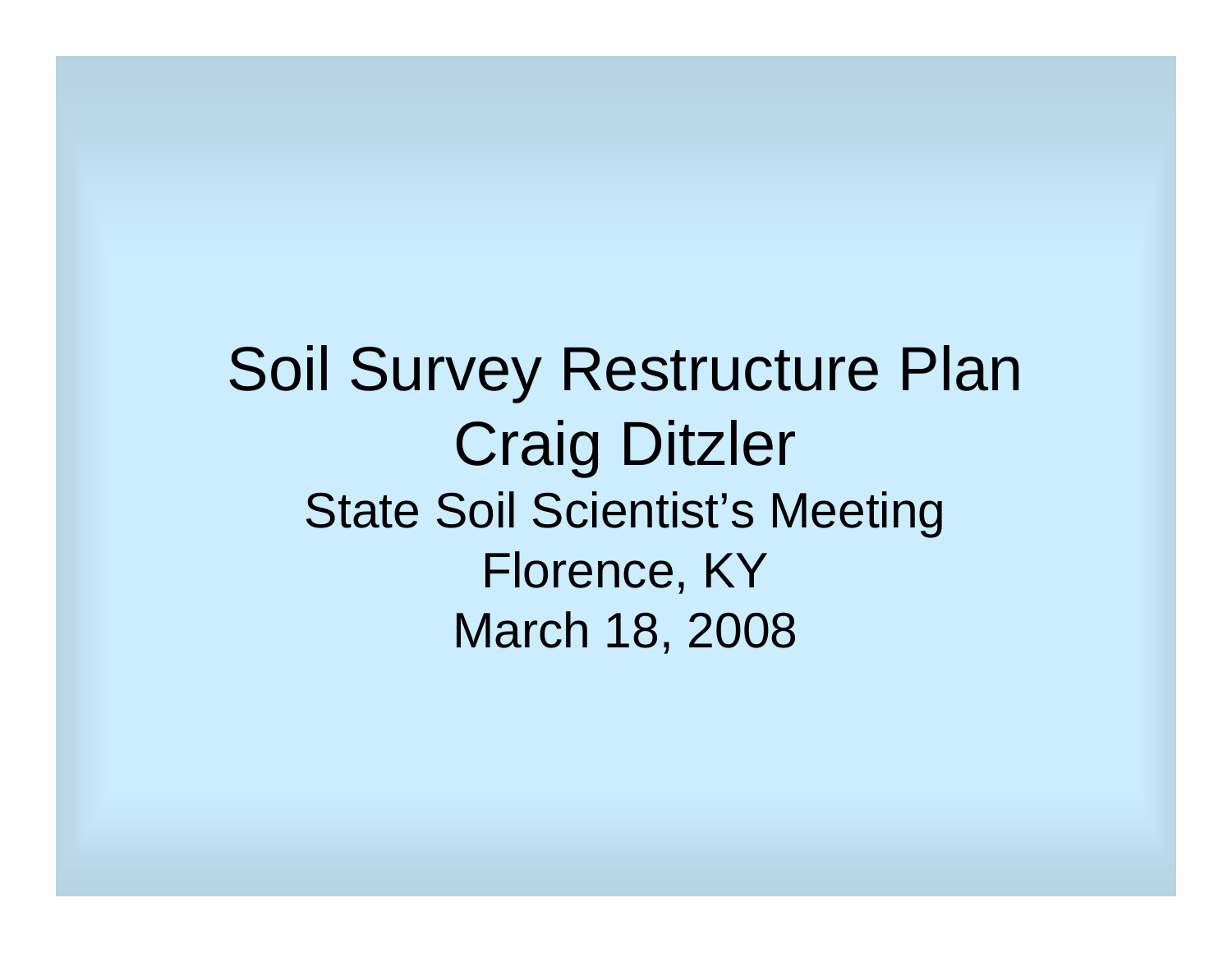## Restructure Terminology

- MLRA Soil Survey Area
- MLRA Soil Survey Office
- MLRA Soil Survey Leader
- MLRA Soil Survey Regional Office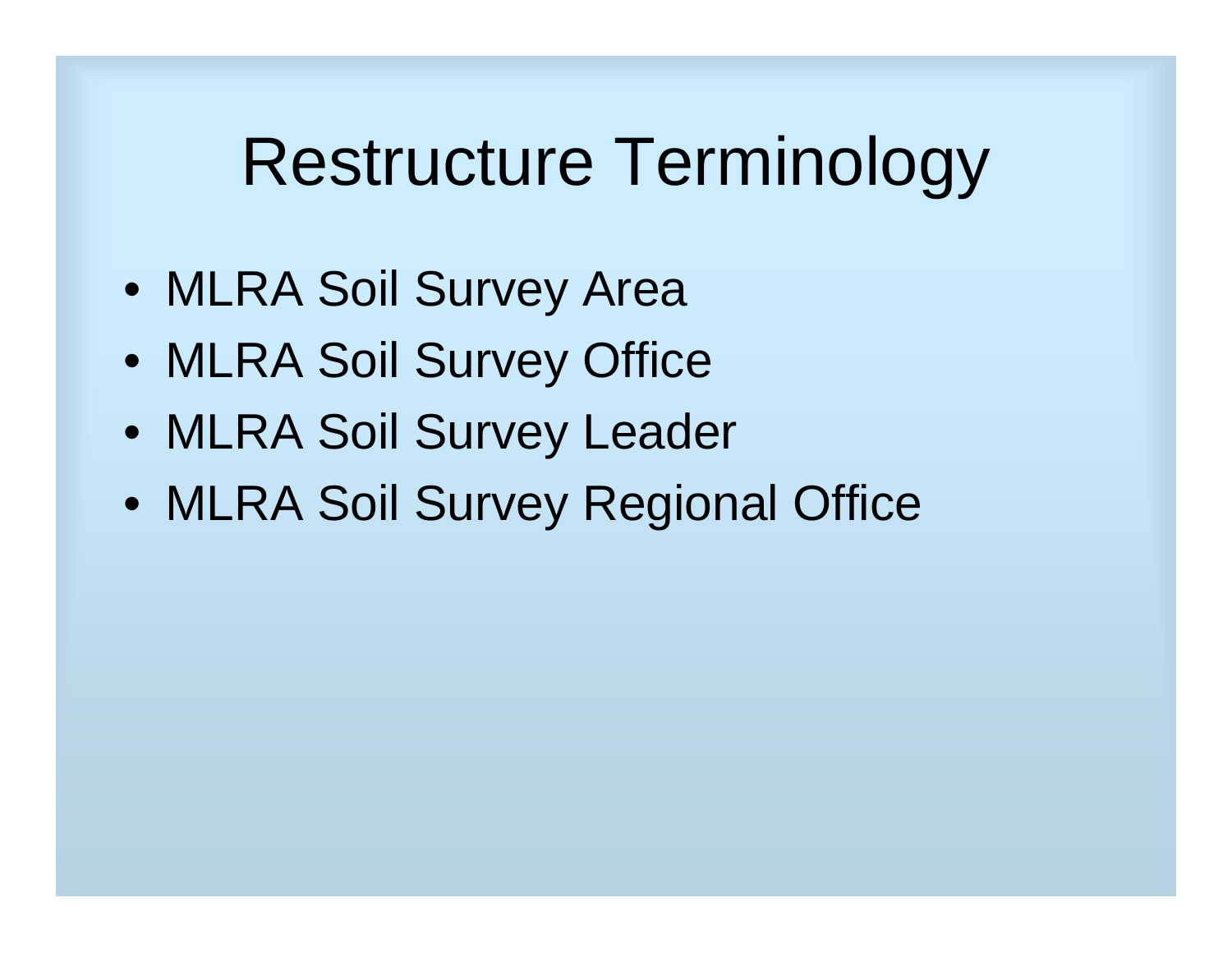## MLRA Restructuring Timeline

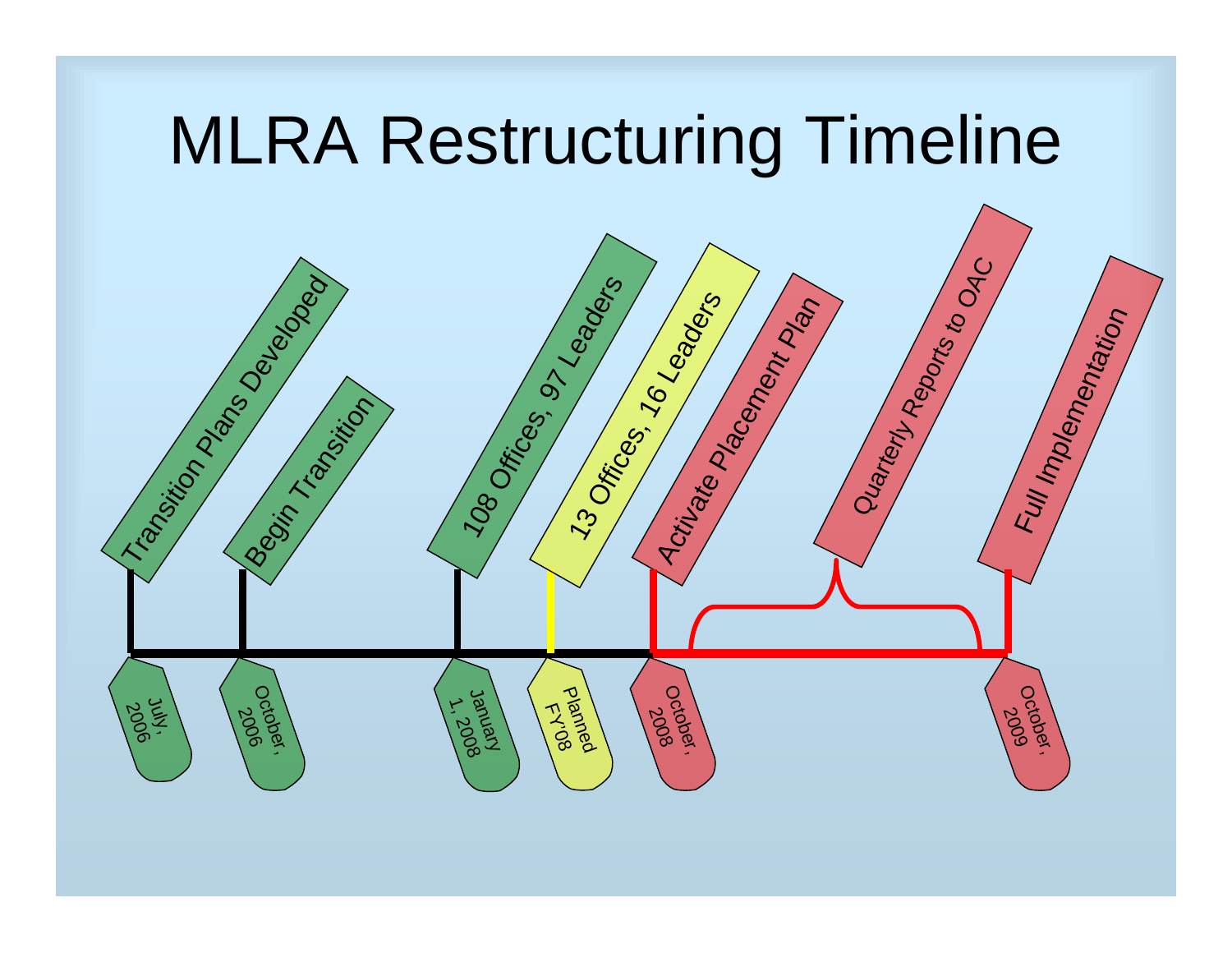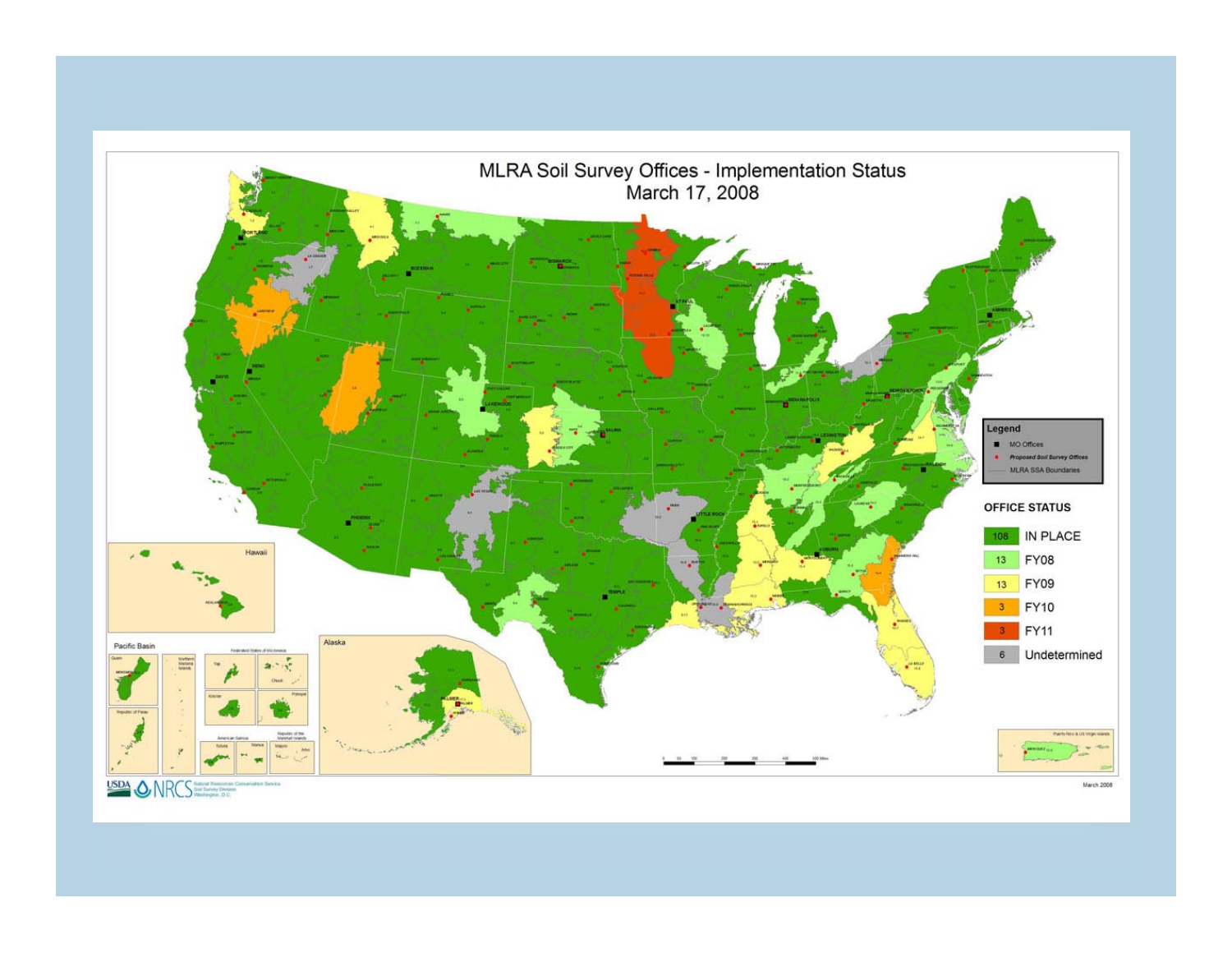

USDA ONRCS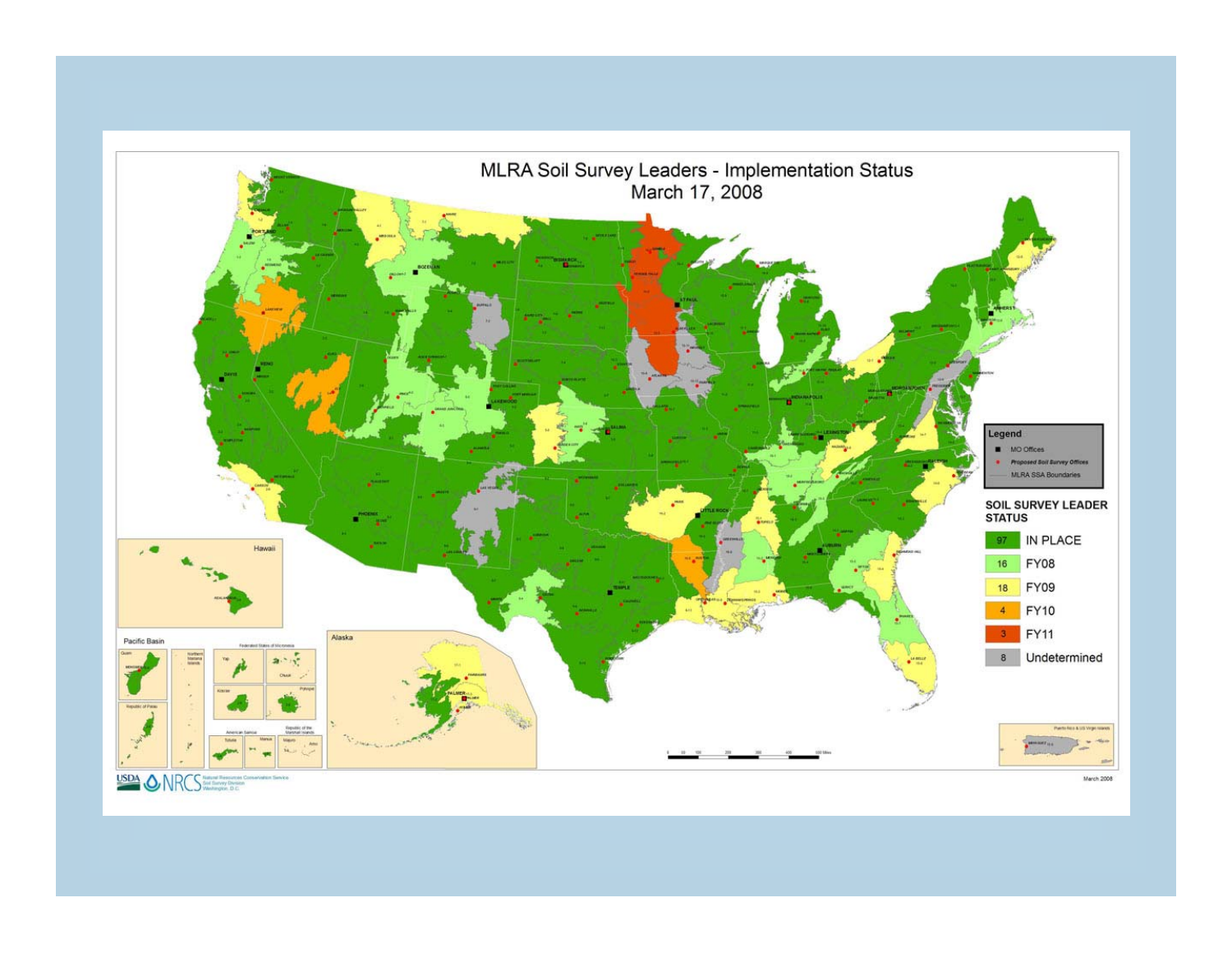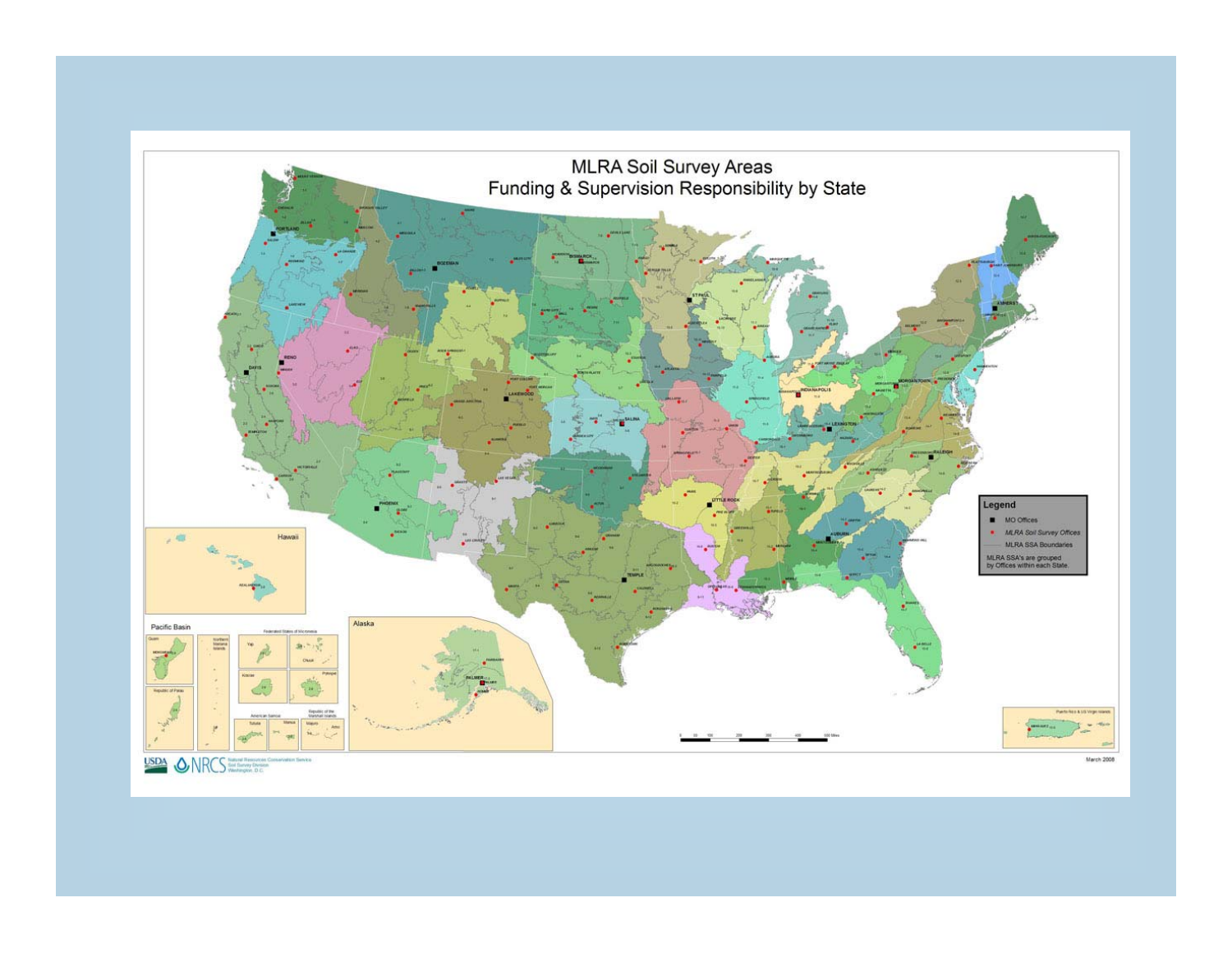# USDA Letter Summary

- •Letter - Nov. 9, 2007, signed by Asst. Sec, Rutherford.
- •MLRA Restructure Plan approved.
- • Final implementation requires quarterly updates to the Office of Adjudication and compliance.
	- Demotions, grade/series change, RIF, directed reassignments, race, sex, national origin of those placed and those to be placed.
- Joint effort by:
	- Soil Survey Division/Civil Rights Division/Human Resources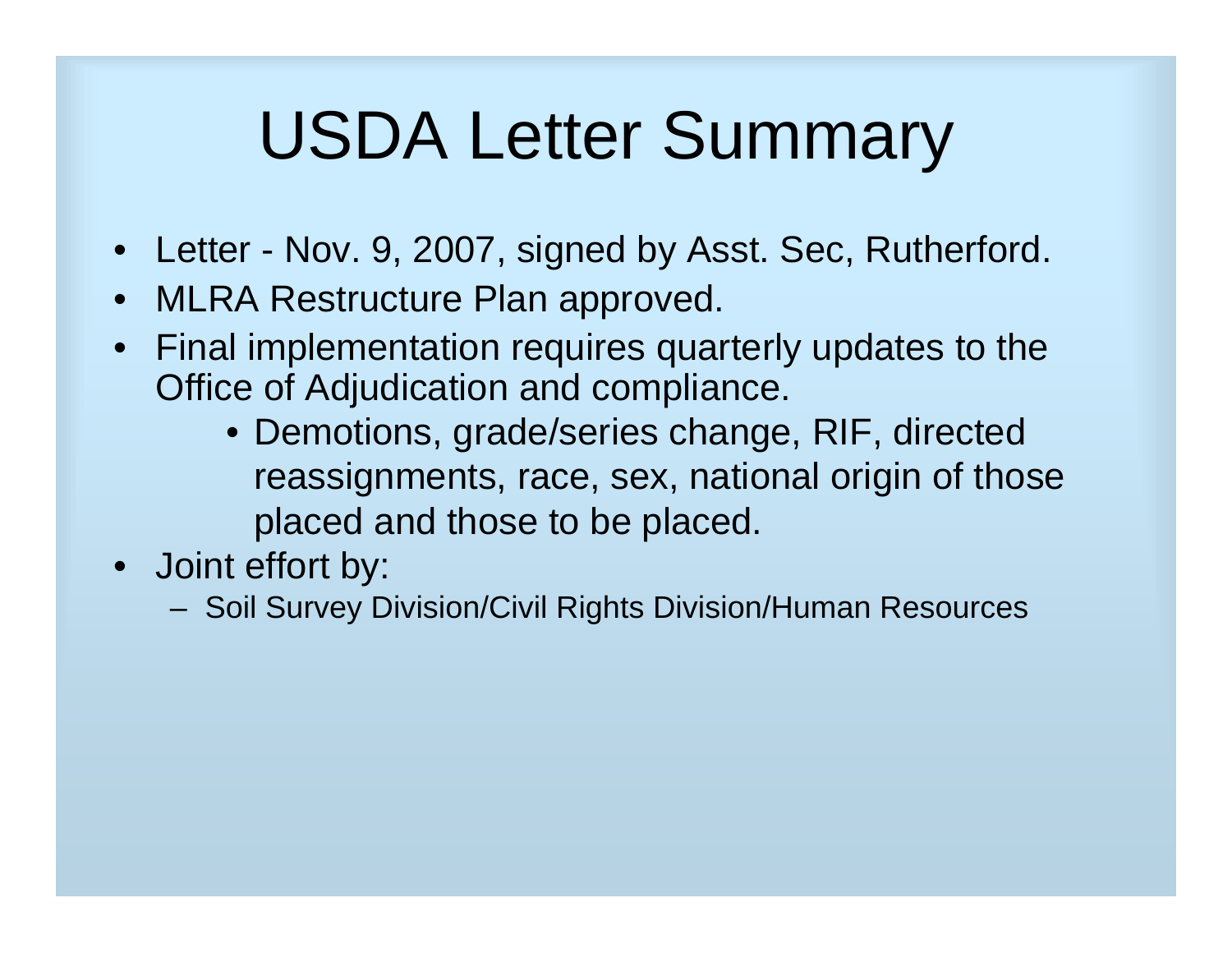# Draft Bulletin For Data Call

#### • Purpose:

- – Update personnel information so we can:
	- Account for every employee affected by restructure
	- Assess impact on minorities & women
	- Provide quarterly reports to the Department.
- You provided this data previously, so it just needs to be updated.
- Contains 2 Spreadsheets
	- State Soil Scientists
	- MLRA Regional Office Leaders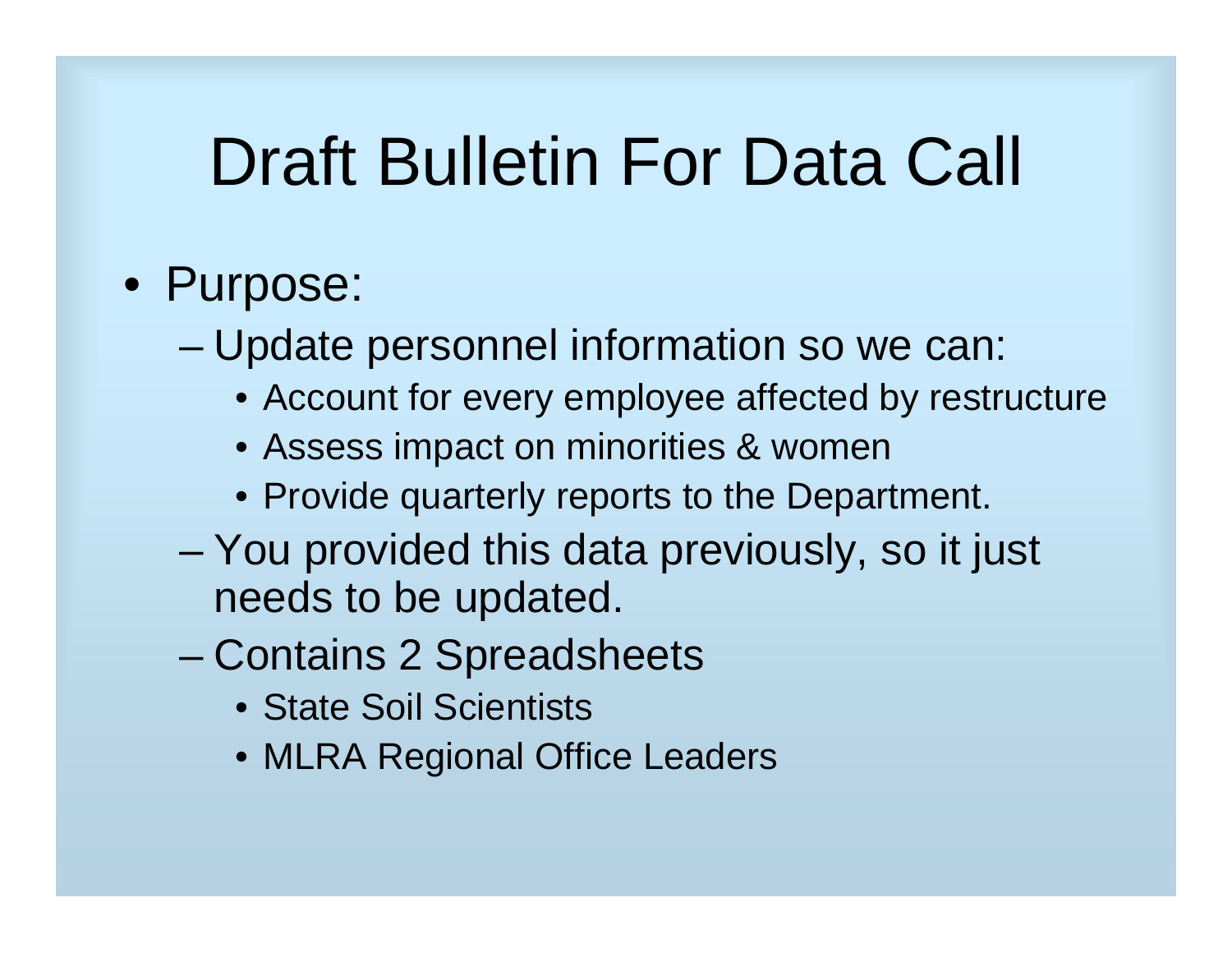# State Soil Scientists

- Account for all employees assigned to soil survey.
- Where/when assigned.
- Written notification? Accepted/rejected?
- Provide example of letter used to notify employees.
- Changes from past report (retire, job change, etc).
- Status of new employees.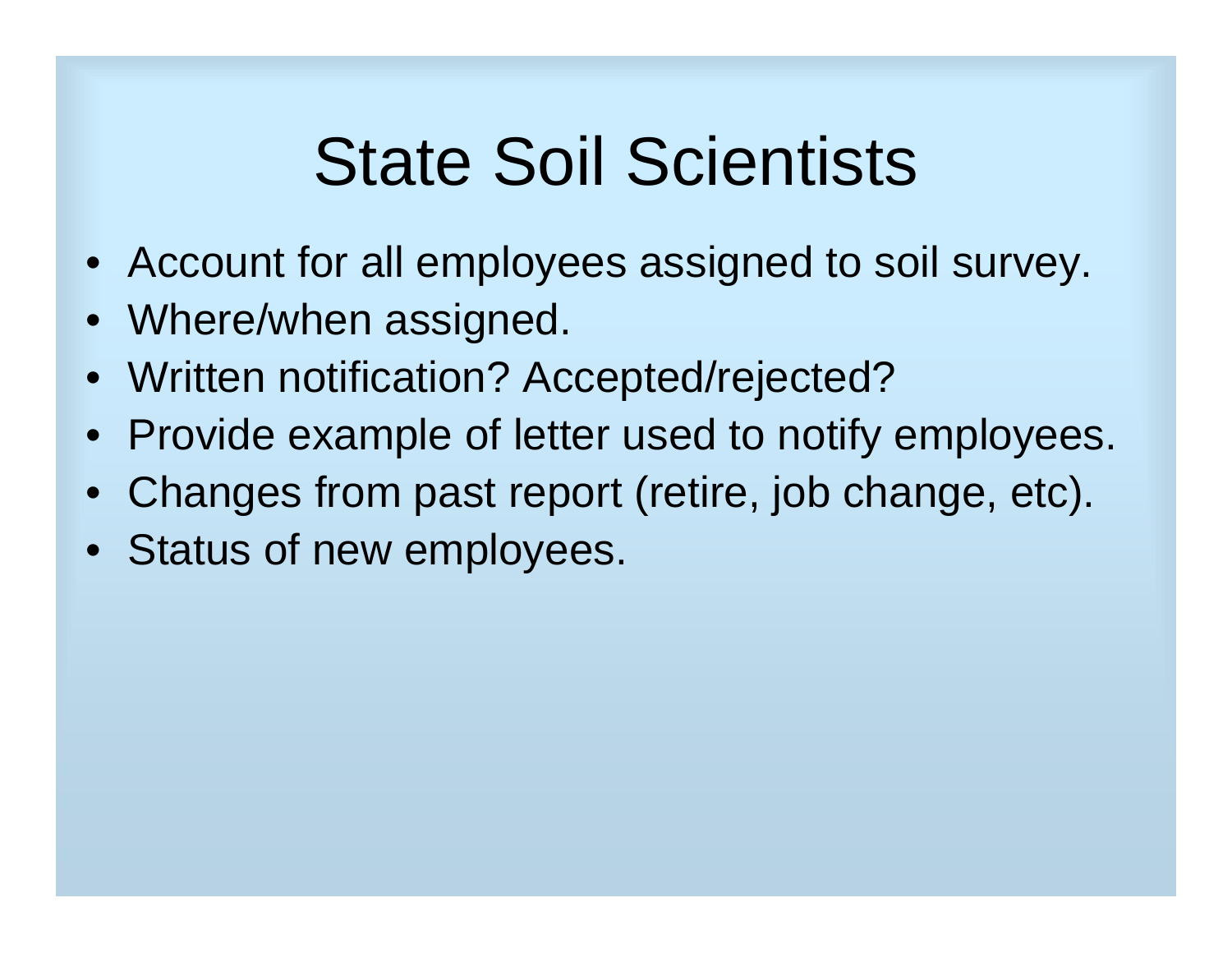#### MO Leaders

- To track status of the 146 proposed MLRA Soil Survey Offices.
- Track current number soil scientists in the MLRA Soil Survey Area above or below the calculated funding level for the office.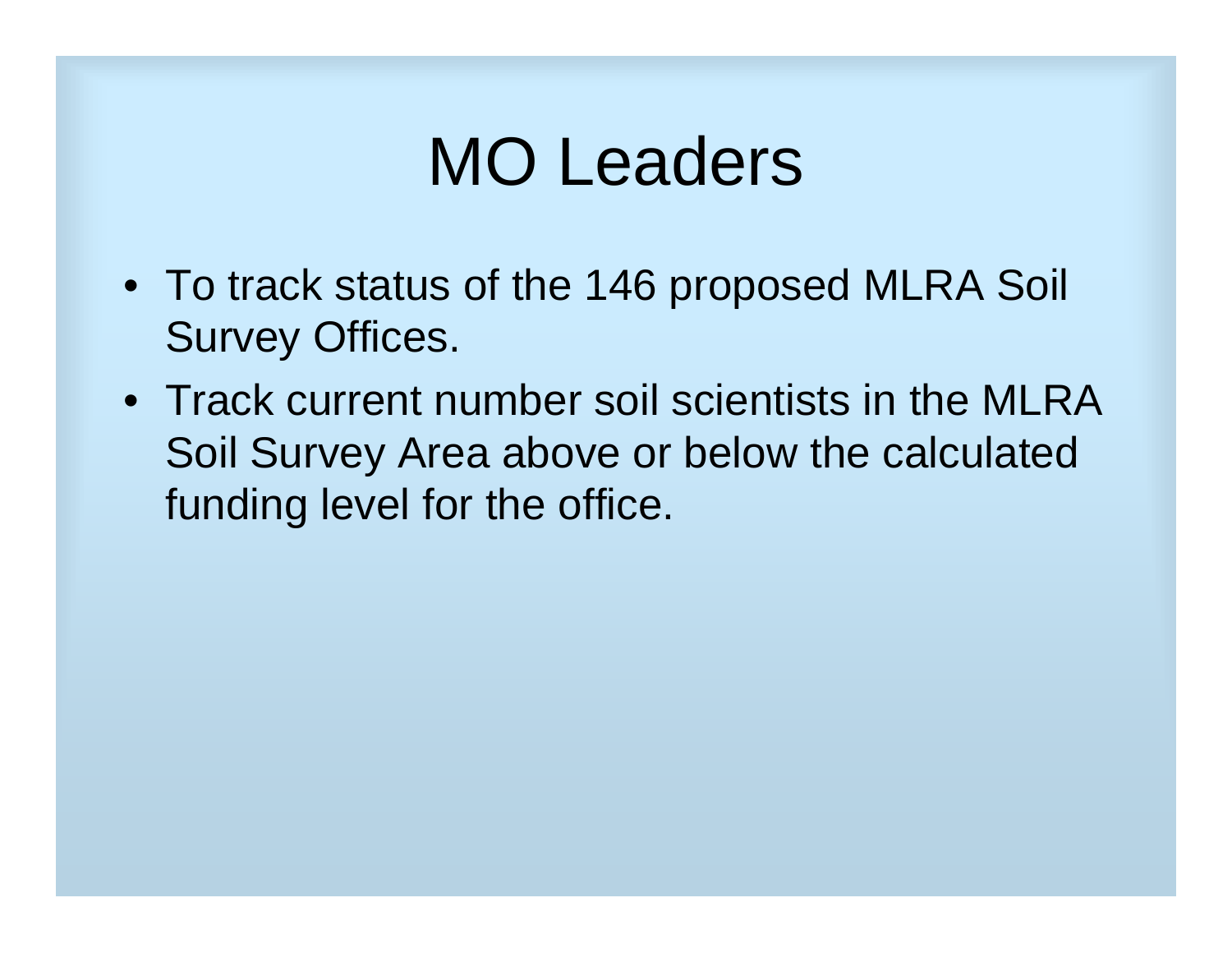## Draft Bulletin

- Bulletin advises states that all employees not previously notified of eventual duty station must be notified by September 30, 2008.
- Expected to be signed by SSRA and Management Deputy Chiefs.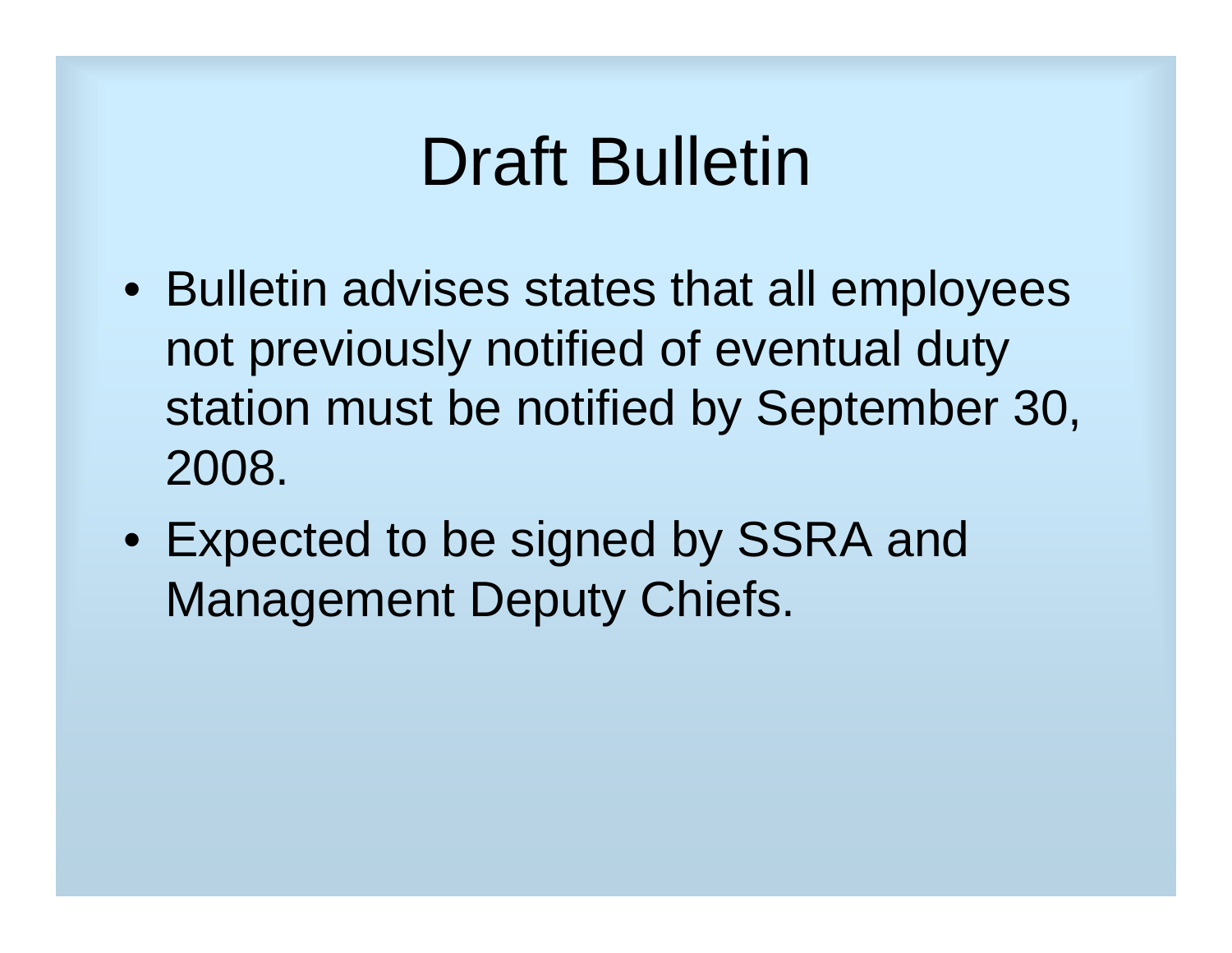## FY'09 Goal

- All GS-12 MLRA Soil Survey leader positions filled.
- All employees notified of assignments as part of an MLRA SSO.
- Most MLRA Soil Survey Offices are established.
	- A few exceptions will be allowed by the Soil Survey Division Director where this is impractical because the initial is still underway.
- Evaluation and planning process to set priorities for the new offices to begin working on (discussion in breakouts).